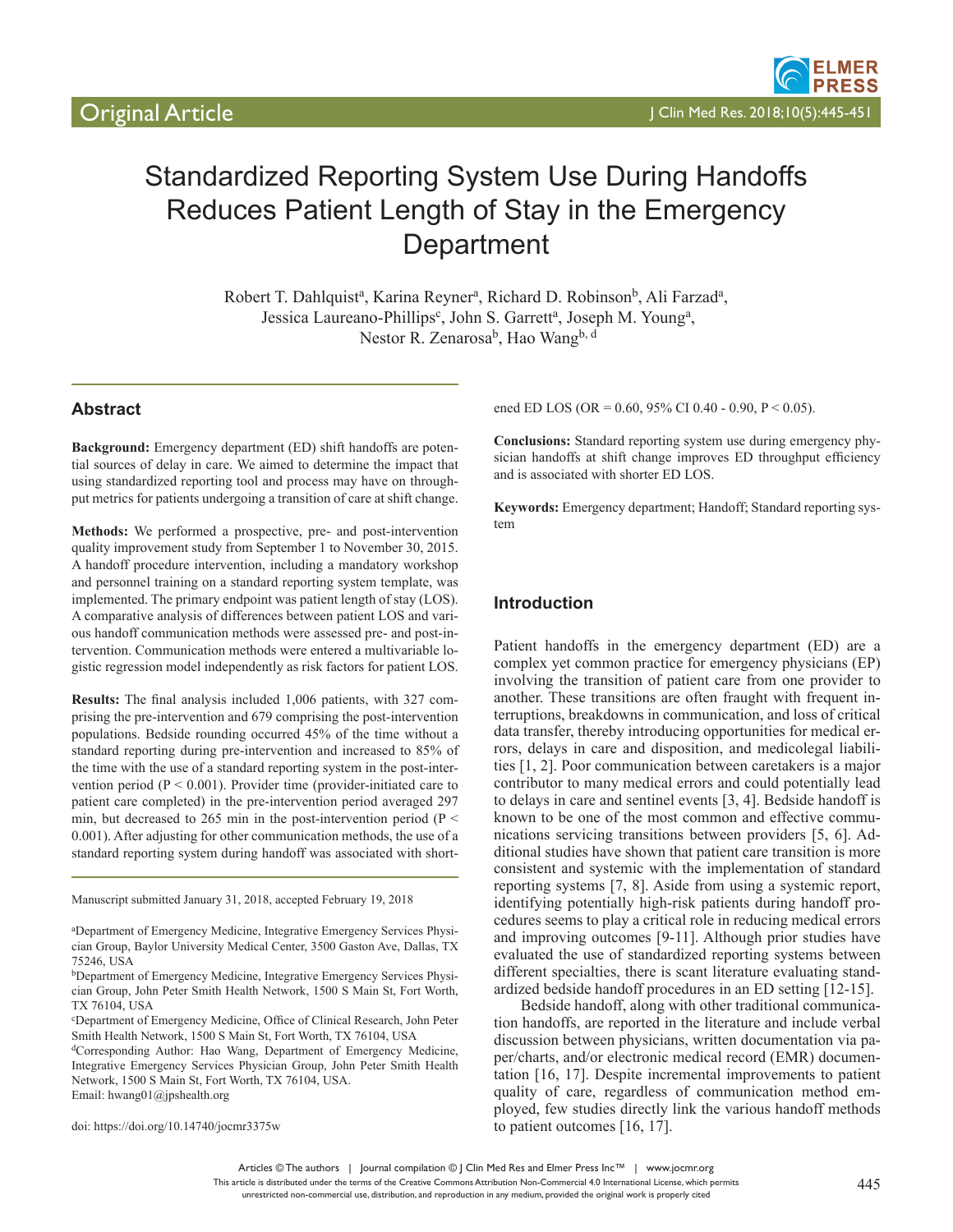We implemented a standard reporting system template for handoff procedures during shift changes and provided a mandatory training workshop for all EPs emphasizing the need for systemic reporting of potentially high-risk patients. The intervention process involved bedside handoff coupled with a systemic reporting activity. The specific traditional handoff communication method employed was at the individual EP's discretion (e.g., bedside verbal, written, or EMR with or without standard report). A quality improvement project was conducted to compare patient care outcomes before and after this intervention. We aimed to determine whether implementing mandatory bedside handoff with a standard reporting system improved throughput and patient care outcomes.

# **Methods**

## **Study design**

This is a single-center, prospective qualitative cohort study. The study ED is an urban tertiary referral center with level one trauma center designation and annual visits > 100,000. Main section of the study ED is staffed by ED physicians and fast track area is staffed by advanced practice provider. The study ED is a community hospital ED with no emergency medicine residents. This study was performed at main section of ED during a 12-week period from September 1, 2015 through November 30, 2015. The same ED providers were included during the pre- and postintervention phases who all used scribes as abstractors and realtime data collectors. As a quality improvement project, a waiver of Institutional Review Board (IRB) approval was granted.

## **Study setting and population**

We investigated the importance of patient throughput metrics (e.g. length of stay (LOS)) by conducting a patient handoff project at the study ED. The study included all intend-to-treat patients: 1) who experienced a transition of care between EPs at some point during their ED stay, 2) whose ED physicians using scribes for their documentations and collecting data for quality improvement purposes. Patients whose care was conducted and completed solely under the management of one EP (e.g., discharged, transferred, or admitted patients), whose care rendered by ED providers not using scribes, and those whose care was immediately transferred to a non-EP upon ED arrival (e.g., trauma patients) were excluded from this study. If same patients visited ED multiple times, we considered multiple encounters and analyzed separately in this study.

## **Study protocol**

## *Pre-intervention*

During the 6-week pre-intervention period (September 1, 2015 through October 14, 2015), neither bedside rounding nor standard reporting system utilization were emphasized when patient care transitioned from one EP to another EP at shift change. During the patient handoff process, methods of transitioning care information from one EP to another were dependent on their routine practice habit. In general, three different communication methods were commonly used during patient care information transfer with or without bedside rounding. These patient care information transition methods were: 1) verbal patient care transition information between EPs (communications between outgoing and incoming physicians), 2) hard copy documented EP discussion of patient care transition information (written paper documentation from either outgoing or incoming physicians), 3) electronic medical record (EMR) entry of EP discussion of patient care transition information (EMR documentation from either outgoing or incoming physicians). Pragmatically, verbal communication was commonly put to use despite other transition of care communication methods used (i.e., documented). Data were collected by scribes in real-time during handoff process.

## *Intervention*

A mandatory workshop and personnel training were completed by each EP and a standard reporting system template was introduced (Supplementary Table 1, www.jocmr.org). Workshop training emphasized the importance of systemic reporting by using the situation, background, assessment, and recommendation (SBAR) form of communication during handoff procedures. A standard reporting system template including all potentially high-risk patient characteristics was implemented to facilitate SBAR discussions during the handoff process. Mandatory bedside patient rounding using this standard reporting system template during shift changes became effective after October 14, 2015 at the study ED. Bedside rounding was defined as physicians physically at bedside with patients during handoff process and handoff communicated between physicians using SBAR format, whether information required to be recorded in paper or in EMR was not mandatory.

## *Post-intervention*

During the subsequent 6-week post-intervention period (October 15, 2015 through November 30, 2015), All EPs were required to complete the standard reporting system template during their shift changes. Meanwhile, EPs continued to rely on individual clinical discretion when using one of the other care information transition methods. ED scribes were utilized as primary abstractors after training on an electronic data entry platform. They contemporaneously observed the handoff process and were mandatory to record data including presence or absence of bedside handoff, method(s) of information transfer, EPs involved, and time to process completion.

#### **Outcome measurements**

Our primary outcome measurement was total patient ED LOS,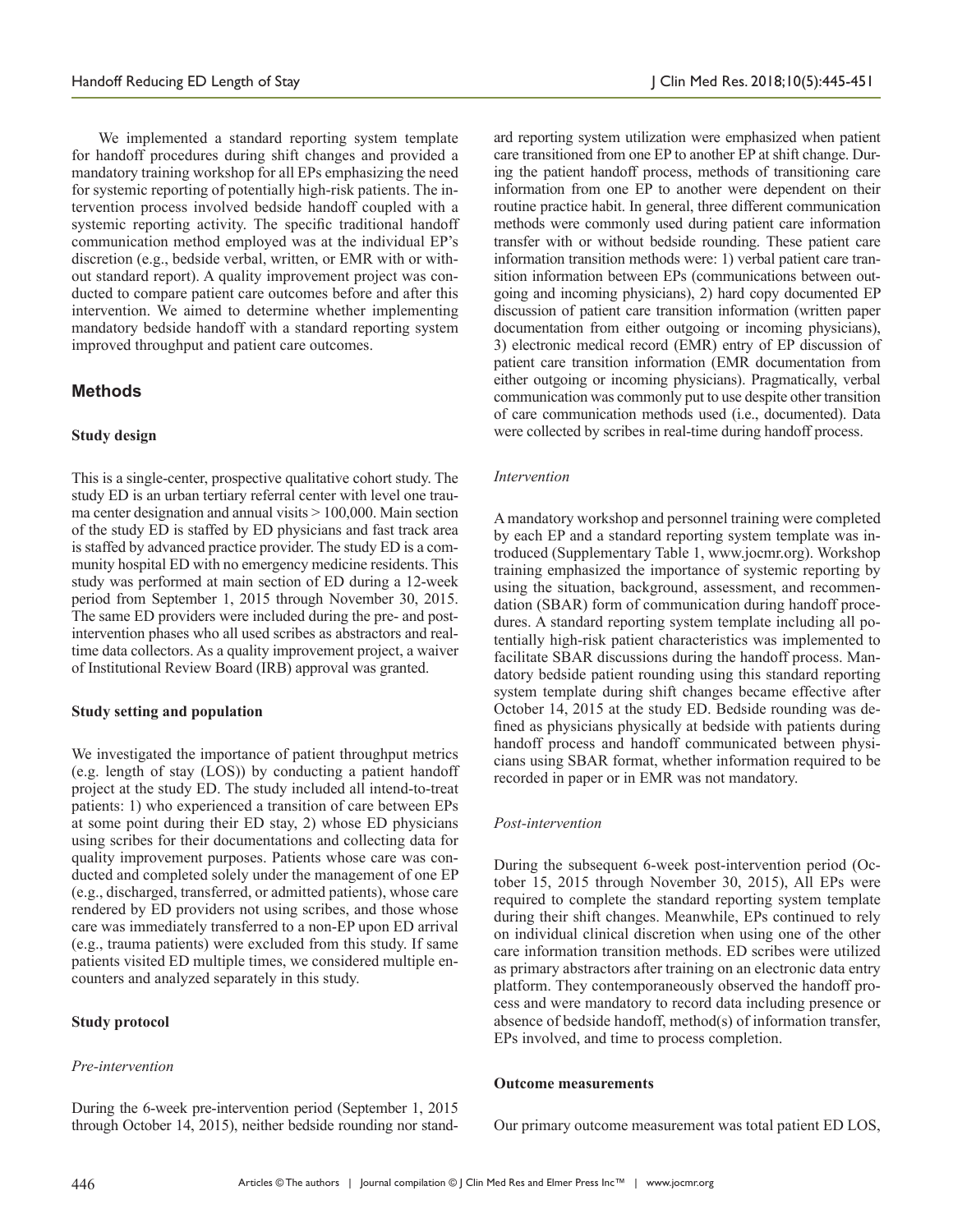|                                    | <b>Pre-intervention (n = 327)</b> | Post-intervention ( $n = 679$ ) |
|------------------------------------|-----------------------------------|---------------------------------|
| Age - years, (mean, IQR)           | $51(35-62)$                       | $51(37-65)$                     |
| Sex - male yes, $(n, \frac{9}{6})$ | 173(53)                           | 342(50)                         |
| ED disposition $(n, %)$            |                                   |                                 |
| Discharged to home                 | 165(50)                           | 286(42)                         |
| Admitted to hospital               | 155(47)                           | 367(54)                         |
| Others $*$                         | 7(2)                              | 26(4)                           |

#### **Table 1.** General Information of Study Patients

IQR: interquartile range; n: number; ED: emergency department. \*Others including transfer to other facilities, left against medical advice, or disposition to jail/police.

especially provider-to-disposition time, defined as the interval incorporating the point at which the provider initiated patient care to the point that patient care was completed (i.e., patient final disposition decision entered into the EMR by provider), hereafter referred to as provider time. Our secondary outcome measurement was peer referral quality improvement cases including: hospital and ED quality committee referral for evaluation of ED unexpected death; 72-h return to ED; procedural compliance violations; unplanned level of care transfers after admission; delays in care; and adverse events due to treatment, procedure, or medication errors (hereafter referred to as referral cases).

#### **Variables**

General patients' characteristics were analyzed and compared before and after the intervention to include age, sex, race, and ED dispositions. We measured patients' total LOS (defined as the time interval incorporating the point the patient arrived at the ED to the point that the patient physically left the ED) and provider time (previously defined). Handoff time refers to the interval time spent by EPs during handoff procedures and includes, but may not be limited to, bedside patient rounding and patient information transition and discussion. ED scribes measured handoff intervals using 5-min time ranges (e.g., 5 - 10 min, 10 - 15 min, etc.); therefore, a median minutes value was entered for final data analysis (e.g., 7.5 min was recorded if EPs spent 5 - 10 min for their handoff procedures).

#### **Sample size estimation**

Sample size was estimated on the basis of reported potential quality improvement in the literature and historical metrics in the study ED. A modified Delphi survey was conducted among the physicians and ED administrators to determine the potential decrease of ED LOS after the implementation of the handoff intervention. Our survey results indicated that 10% of shortened ED LOS after the intervention could reasonably be expected. Setting the acceptable significance level ( $\alpha = 0.05$ ) for two tailed alternative hypotheses and assigning the power of the study at 80% ( $\beta$  = 0.2) with 1:2 allocation ratio (pre*versus* post-intervention phases), we estimated that the sample size to be 885 for this study with 295 patients enrolled in the pre-intervention and 590 patients in the post-intervention phases.

## **Data analysis**

Student's *t*-test was used for comparison analysis for continuous variables (before and after intervention groups). Wilcoxon rank sum test was used as an alternative to Student's *t*-test for non-parametric continuous data analysis. Pearson Chi-square  $(\chi^2)$  analysis was used to compare categorical variables. We first compared the outcome differences before and after the intervention supplemented with an outcome difference analysis on bedside rounding during handoff with or without use of the standard reporting system template. A comparison of outcome differences among the various communication methods (bedside rounding, communication with standard reporting system template, written, and EMR) was performed using a multivariable step-wise logistic regression model. The dependent outcome variable is provider time. Due to skewed outcome data (Supplementary Table 1, www.jocmr.org), provider time was dichotomized into two categories (not prolonged *versus* prolonged provider time). Patients whose ED provider time was approached the upper quartile (25%) of the entire study sample were considered patients with prolonged provider time. All potential confounders including patient age, gender, race, and patient ED dispositions along with the four different communication transition methods were entered into the final regression model as independent variables. To avoid the redundant variables in the final model, Spearman correlation and a regression with variance inflation (VIF) option including all predictive variables was used. The model's goodness of fit was measured using the Hosmer-Lemeshow test. All descriptive and statistical analyses were performed using Stata 14.0 (College Station, TX). A P value less than 0.05 was considered statistically significant.

## **Results**

During the 12-week study period, a total of 1,006 patients were enrolled including 327 patients enrolled in the pre-intervention phase and 679 patients in the post-intervention. Table 1 shows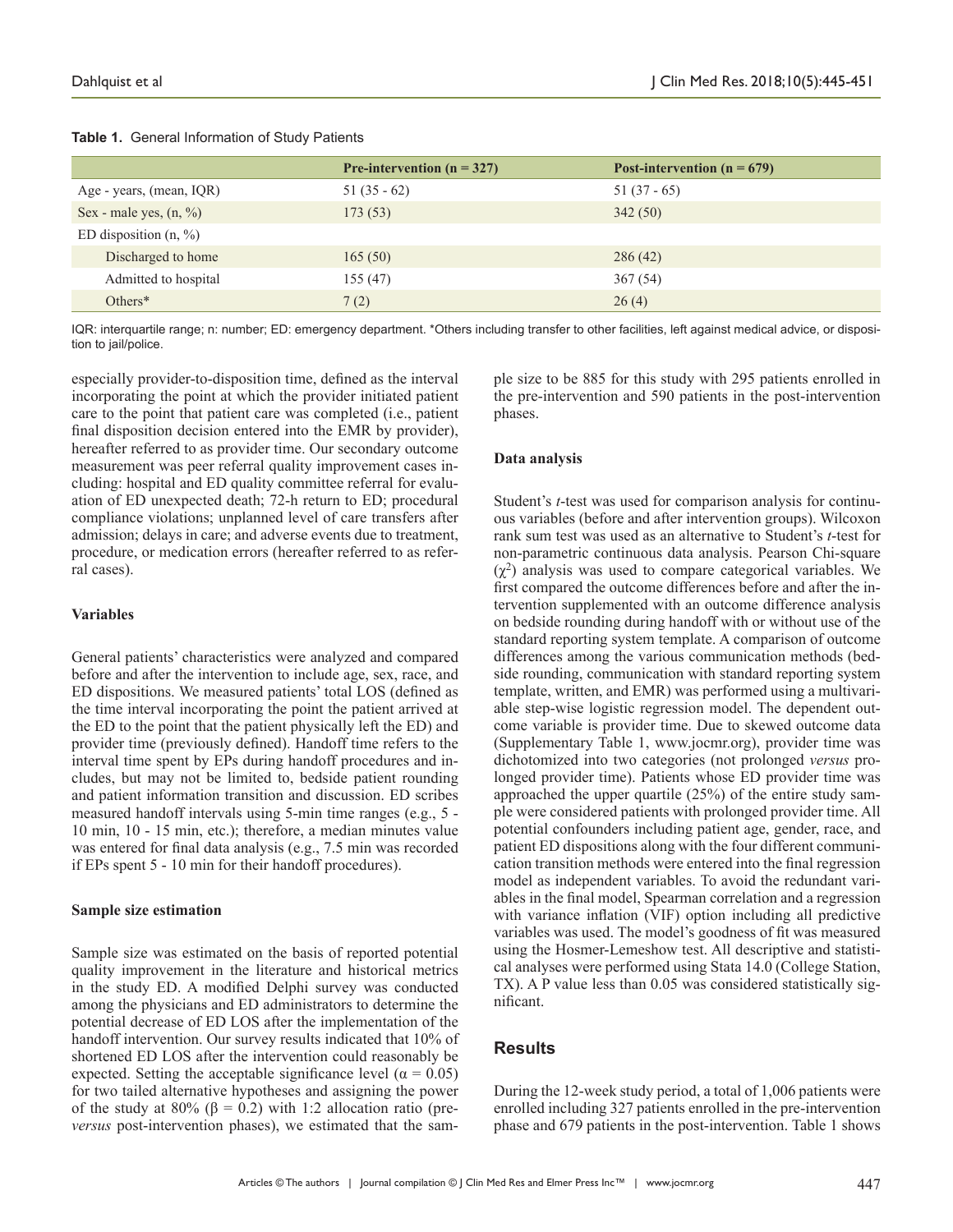|                                                 | Pre-intervention ( $n = 327$ ) | Post-intervention ( $n = 679$ ) | P value      |
|-------------------------------------------------|--------------------------------|---------------------------------|--------------|
| Handoff parameters                              |                                |                                 |              |
| Bedside rounding - yes, $(n, %)$                | 146(45)                        | 578 (85)                        | ${}_{0.001}$ |
| Written                                         | 193(59)                        | 528 (78)                        | ${}_{0.001}$ |
| <b>EMR</b>                                      | 245(75)                        | 629(93)                         | ${}_{0.001}$ |
| Bedside rounding with providers - yes, $(n, %)$ |                                |                                 |              |
| Oncoming provider only                          | 33(23)                         | 26(4.5)                         | ${}< 0.001$  |
| Outgoing provider only                          | 20(14)                         | 2(0.4)                          | ${}_{0.001}$ |
| Both oncoming and outgoing providers            | 91(62)                         | 550 (95)                        | ${}< 0.001$  |
| $Others*$                                       | 2(1.4)                         | $\theta$                        | 0.106        |
| Patient care outcome measurements               |                                |                                 |              |
| Total ED LOS (min) - median (IQR)               | $472(323 - 760)$               | $455(323 - 643)$                | 0.092        |
| Provider time (min) - median (IQR)              | $297(197 - 551)$               | $265(173 - 438)$                | ${}_{0.001}$ |
| Handoff time (min) - median (IQR)               | $12.5(7.5 - 12.5)$             | $7.5(7.5 - 12.5)$               | 0.010        |
| Referral cases - yes $(n, %)$                   | 22(6.7)                        | 38(5.6)                         | 0.478        |

**Table 2.** Physician Compliance With Bedside Rounding Handoff Protocol Relative to Patient Outcomes

n: number; EMR: electronic medical record; ED: emergency department; LOS: length of stay; min: minutes; IQR: interquartile range. \*Others including bedside rounding with nursing staff, residents, or students.

the patient population general characteristics. No statistically significant differences were reached.

Further analysis revealed that the frequency of bedside rounding increased significantly after the intervention (45% pre- to 85% post-intervention,  $P < 0.001$ ) regardless of communication method used during the handoff process (Table 2). The frequency of both incoming and outgoing physicians involved in the handoff process was also noted to increase significantly (37% pre- to 84% post-intervention,  $P < 0.001$ ). Meanwhile, we found that both patient ED LOS and provider time decreased post-intervention. Although there was a trend toward improvement in referral case rate, neither this statistic nor handoff time change reached statistical significance (Table 2).

To specifically determine the role of bedside rounding with a standard reporting system template relative to improvement of patient care outcomes studied, patients were divided into two groups (patients whose bedside rounding was performed with the standard report *versus* those whose bedside rounding was performed without the standard report). We found that if bedside rounding with the standard report was performed during handoff, EPs tended to spend less time during the transition of care process and patients subsequently spent less time in the ED (Table 3,  $P < 0.001$ ). Moreover, if bedside rounding with standard report was performed, fewer referral cases were reported, though the difference did not reach statistical signifi-

**Table 3.** Association Between Physician Bedside Rounding With and Without the Use of a Standard Reporting System Template Relative to Patient Outcomes

|                                                | <b>Pre-intervention</b>                                                                       | <b>Post-intervention</b>                                                                      |              |
|------------------------------------------------|-----------------------------------------------------------------------------------------------|-----------------------------------------------------------------------------------------------|--------------|
|                                                | Bedside rounding by incoming<br>and outgoing physicians without<br>standard report $(n = 91)$ | Bedside rounding by incoming<br>and outgoing physicians with<br>standard report ( $n = 550$ ) | P value      |
| Handoff parameters                             |                                                                                               |                                                                                               |              |
| Communication method - yes, $(n, \frac{9}{6})$ |                                                                                               |                                                                                               |              |
| Written                                        | 73 (80)                                                                                       | 451 (82)                                                                                      | 0.68         |
| <b>EMR</b>                                     | 84 (92)                                                                                       | 541 (94)                                                                                      | 0.59         |
| Patient care outcome measurements              |                                                                                               |                                                                                               |              |
| Total ED LOS - min, (median, IQR)              | $484(324 - 888)$                                                                              | $456(327 - 635)$                                                                              | 0.1989       |
| Provider time - min, (median, IQR)             | $311(226 - 565)$                                                                              | $263(173 - 435)$                                                                              | 0.005        |
| Handoff time - min, (median, IQR)              | $12.5(12.5 - 17.5)$                                                                           | $7.5(7.5 - 12.5)$                                                                             | ${}_{0.001}$ |
| Referral cases - yes. $(n, \frac{9}{6})$       | 10(11)                                                                                        | 33(6)                                                                                         | 0.078        |

n: number; EMR: electronic medical record; ED: emergency department; LOS: length of stay; min: minutes; IQR: interquartile range.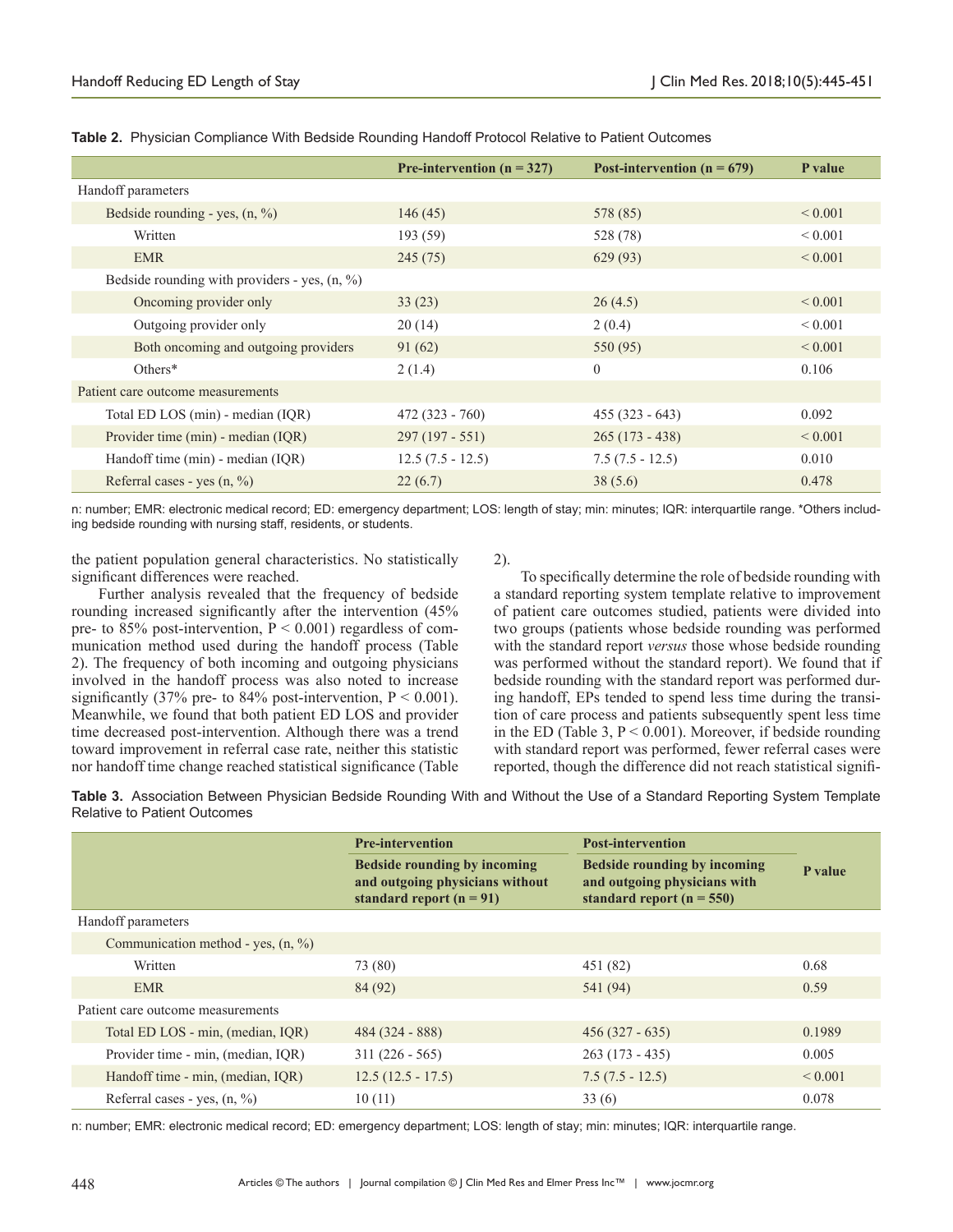| <b>Communication method</b>        | <b>Adjusted odds ratio</b> | 95% Confidence limit | P value |
|------------------------------------|----------------------------|----------------------|---------|
| Bedside rounding                   | 1.25                       | $0.80 - 1.94$        | 0.32    |
| Standard reporting system template | 0.60                       | $0.40 - 0.90$        | 0.01    |
| Written communication              | 0.88                       | $0.63 - 1.23$        | 0.45    |
| Electronic medical record          | 0.89                       | $0.58 - 1.38$        | 0.81    |

**Table 4.** Role of Different Communication Methods Relative to Prolonged Provider Time

ED: emergency department.

cance due to small patient sample size.

A multivariable logistic regression model was generated to determine the association of each communication method with prolonged provider time. Our findings showed that simply providing bedside rounding without using the standard reporting system template did not significantly change patient provider time. In contrast, using the standard reporting system template during handoff resulted in shorter patient ED LOS and significantly reduced provider time (Table 4).

# **Discussion**

Appropriate handoff procedures improve patient outcomes through reduction of medical errors, recognition of unsolved problems, and improvement of patient satisfaction [18, 19]. Standard reporting systems identifying potentially high-risk patients are considered an efficient method of transitioning care but lack external comparisons and validation [20]. Currently, no study has identified best handoff practices nor has handoff standardization been mandated by regulators [21]. Mandatory training with recommendation of bedside rounding using a standard reporting system template facilitating EP handoffs was performed as part of this study. The intervention significantly improved compliance with EP bedside handoff expectations during shift change thereby decreasing provider time, an outcome which has not been reported previously. Study results demonstrate the value of performing bedside handoff in conjunction with a standard reporting system and its causal relationship in reducing provider time. Our findings add value to the literature pool by providing evidence supporting the importance of bedside rounding using a standard reporting template relative to improved patient care outcomes. Meanwhile, it further emphasizes the impact that mandatory training interventions have relative to increased compliance with ED quality improvement projects.

In this study, a quasi-experimental one group pretest and posttest study was designed with doubling the posttest sample size. This will help providing sufficient evidence against confounding. Additionally, same group of physicians entered into pre- and post-intervention phases minimized the potential variations on their routine practice. A step-wise multivariate logistic regression model further minimized the potential confounders affecting outcome measurements.

A variety of reporting systems exist and have been reported as efficient handoff procedures linked closely to improved patient care outcomes [11, 22, 23]. As SBAR is widely recommended and externally validated, similar standards were

adopted at the study ED yielding similar findings [24-26]. This study did not focus on the determination and validation of this standard reporting system template's ability to identify potentially high-risk patients during the handoff procedure. We rather chose to emphasize the role of the bedside handoff itself coupled with various existing communication options commonly used for standard reporting. Our results still favor the use of a standard reporting template during handoff, regardless of additional communication methods used. These findings are consistent with previous handoff reports found among the various specialty physician literatures and further expand its value among EPs [12, 15]. Still, our study data did not show a direct link between handoff and potential medical errors. As is known, referral cases are affected in a multifactorial manner with potential influences being physician and nursing staff, patient disease nature, ED overcrowding, etc. [27-29]. Therefore, a multi-center prospective cohort study incorporating possible medical errors risks is warranted for further investigation.

When analyzed as independent predictors, we found no significant differences between the communication methods employed in this study (i.e., bedside rounding, written, or EMR). This indicates that providers may choose to employ any of the traditional communication methods during handoffs when coupled with a standard reporting system (e.g., SBAR). A review of the current literature finds no consensus best practice recommendation when comparing the variety of handoff procedures coupled with different combinations of handoff communication tools [4, 16]. Some studies preferred verbal communication [17] while others preferred EMR documentation [4]. One study found bedside handoff was not superior to traditional handoffs [30]. By far, comparison study on these traditional communication methods used during handoff procedures and their interaction analyses has not yet reported in the current literature. Although our results are unable to determine the superiority of one communication method to another during the handoff process, our findings establish a foundation for future transition of care communication interaction projects.

## **Limitations**

Our study has several limitations. This is a single-center prospective study. Our study did not analyze all patient care outcomes such as patient satisfaction, 30-day readmission to hospital, or prescription errors. Additionally, the study endpoints can be affected by numerous factors, such as patient disease nature, ED crowding status, and the availability/priority of ad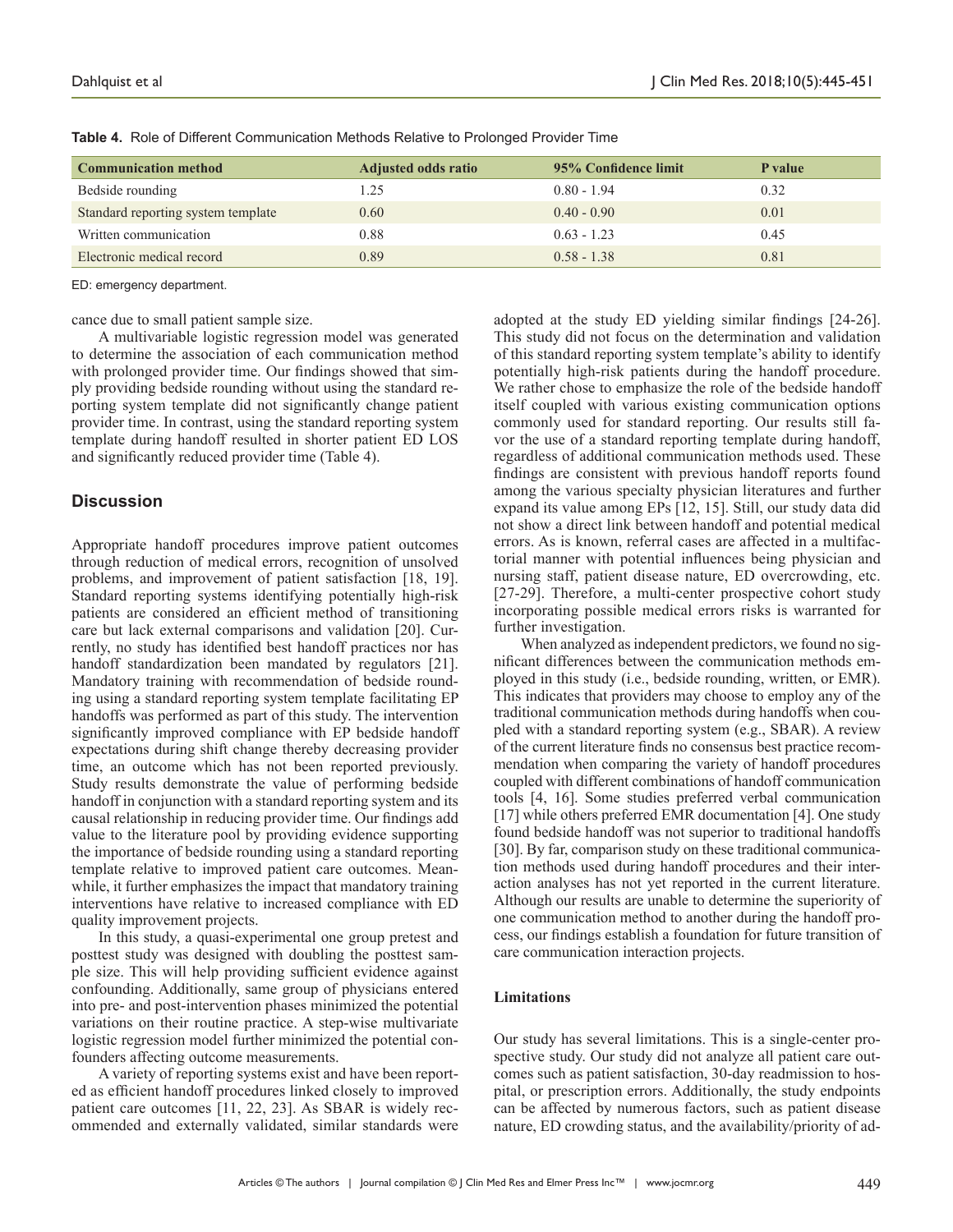junct services. We are therefore unable to address every potential confounder in order to minimize bias.

# **Conclusions**

Standard reporting system use during EP handoffs in the ED significantly improves throughput without adversely affecting the transition of care time interval.

# **Conflict of Interest**

All authors report no conflict of interest.

# **References**

- 1. Cheung DS, Kelly JJ, Beach C, Berkeley RP, Bitterman RA, Broida RI, Dalsey WC, et al. Improving handoffs in the emergency department. Ann Emerg Med. 2010;55(2):171-180.
- 2. Kachalia A, Gandhi TK, Puopolo AL, Yoon C, Thomas EJ, Griffey R, Brennan TA, et al. Missed and delayed diagnoses in the emergency department: a study of closed malpractice claims from 4 liability insurers. Ann Emerg Med. 2007;49(2):196-205.
- 3. Maughan BC, Lei L, Cydulka RK. ED handoffs: observed practices and communication errors. Am J Emerg Med. 2011;29(5):502-511.
- 4. Gonzalo JD, Yang JJ, Stuckey HL, Fischer CM, Sanchez LD, Herzig SJ. Patient care transitions from the emergency department to the medicine ward: evaluation of a standardized electronic signout tool. Int J Qual Health Care. 2014;26(4):337-347.
- 5. Mardis T, Mardis M, Davis J, Justice EM, Riley Holdinsky S, Donnelly J, Ragozine-Bush H, et al. Bedside shiftto-shift handoffs: a systematic review of the literature. J Nurs Care Qual. 2016;31(1):54-60.
- 6. Wray CM, Arora VM, Hedeker D, Meltzer DO. Assessing the implementation of a bedside service handoff on an academic hospitalist service. Healthc (Amst). 2017.
- 7. Benjamin MF, Hargrave S, Nether K. Using the targeted solutions tool(R) to improve emergency department handoffs in a community hospital. Jt Comm J Qual Patient Saf. 2016;42(3):107-118.
- 8. Dubosh NM, Carney D, Fisher J, Tibbles CD. Implementation of an emergency department sign-out checklist improves transfer of information at shift change. J Emerg Med. 2014;47(5):580-585.
- 9. Hoffman RL, Saucier J, Dasani S, Collins T, Holena DN, Fitzpatrick M, Tsypenyuk B, et al. Development and implementation of a risk identification tool to facilitate critical care transitions for high-risk surgical patients. Int J Qual Health Care. 2017;29(3):412-419.
- 10. von Dossow V, Zwissler B. Recommendations of the German Association of Anesthesiology and Intensive Care Medicine (DGAI) on structured patient handover in the perioperative setting : The SBAR concept. Anaesthesist.

2016;65(Suppl 1):1-4.

- 11. Heilman JA, Flanigan M, Nelson A, Johnson T, Yarris LM. Adapting the I-PASS handoff program for emergency department inter-shift handoffs. West J Emerg Med. 2016;17(6):756-761.
- 12. Lee S, Jordan J, Hern HG, Kessler C, Promes S, Krzyzaniak S, Gallahue F, et al. Transition of care practices from emergency department to inpatient: survey data and development of algorithm. West J Emerg Med. 2017;18(1):86-92.
- 13. Moy NY, Lee SJ, Chan T, Grovey B, Boscardin WJ, Gonzales R, Pierluissi E. Development and sustainability of an inpatient-to-outpatient discharge handoff tool: a quality improvement project. Jt Comm J Qual Patient Saf. 2014;40(5):219-227.
- 14. Watkins LM, Patrician PA. Handoff communication from the emergency department to primary care. Adv Emerg Nurs J. 2014;36(1):44-51.
- 15. Apker J, Mallak LA, Applegate EB, 3rd, Gibson SC, Ham JJ, Johnson NA, Street RL, Jr. Exploring emergency physician-hospitalist handoff interactions: development of the Handoff Communication Assessment. Ann Emerg Med. 2010;55(2):161-170.
- 16. Arora VM, Manjarrez E, Dressler DD, Basaviah P, Halasyamani L, Kripalani S. Hospitalist handoffs: a systematic review and task force recommendations. J Hosp Med. 2009;4(7):433-440.
- 17. Benham-Hutchins MM, Effken JA. Multi-professional patterns and methods of communication during patient handoffs. Int J Med Inform. 2010;79(4):252-267.
- 18. Davis J, Roach C, Elliott C, Mardis M, Justice EM, Riesenberg LA. Feedback and Assessment Tools for Handoffs: A Systematic Review. J Grad Med Educ. 2017;9(1):18-32.
- 19. Downey LV, Zun L, Burke T. What constitutes a good hand offs in the emergency department: a patient's perspective. Int J Health Care Qual Assur. 2013;26(8):760- 767.
- 20. Horwitz LI, Schuster KM, Thung SF, Hersh DC, Fisher RL, Shah N, Cushing W, et al. An institution-wide handoff task force to standardise and improve physician handoffs. BMJ Qual Saf. 2012;21(10):863-871.
- 21. Cohen MD, Hilligoss PB. The published literature on handoffs in hospitals: deficiencies identified in an extensive review. Qual Saf Health Care. 2010;19(6):493-497.
- 22. Farhan M, Brown R, Woloshynowych M, Vincent C. The ABC of handover: a qualitative study to develop a new tool for handover in the emergency department. Emerg Med J. 2012;29(12):941-946.
- 23. Gopwani PR, Brown KM, Quinn MJ, Dorosz EJ, Chamberlain JM. SOUND: a structured handoff tool improves patient handoffs in a pediatric emergency department. Pediatr Emerg Care. 2015;31(2):83-87.
- 24. Haig KM, Sutton S, Whittington J. SBAR: a shared mental model for improving communication between clinicians. Jt Comm J Qual Patient Saf. 2006;32(3):167-175.
- 25. Cornell P, Gervis MT, Yates L, Vardaman JM. Improving shift report focus and consistency with the situation, background, assessment, recommendation protocol. J Nurs Adm. 2013;43(7-8):422-428.